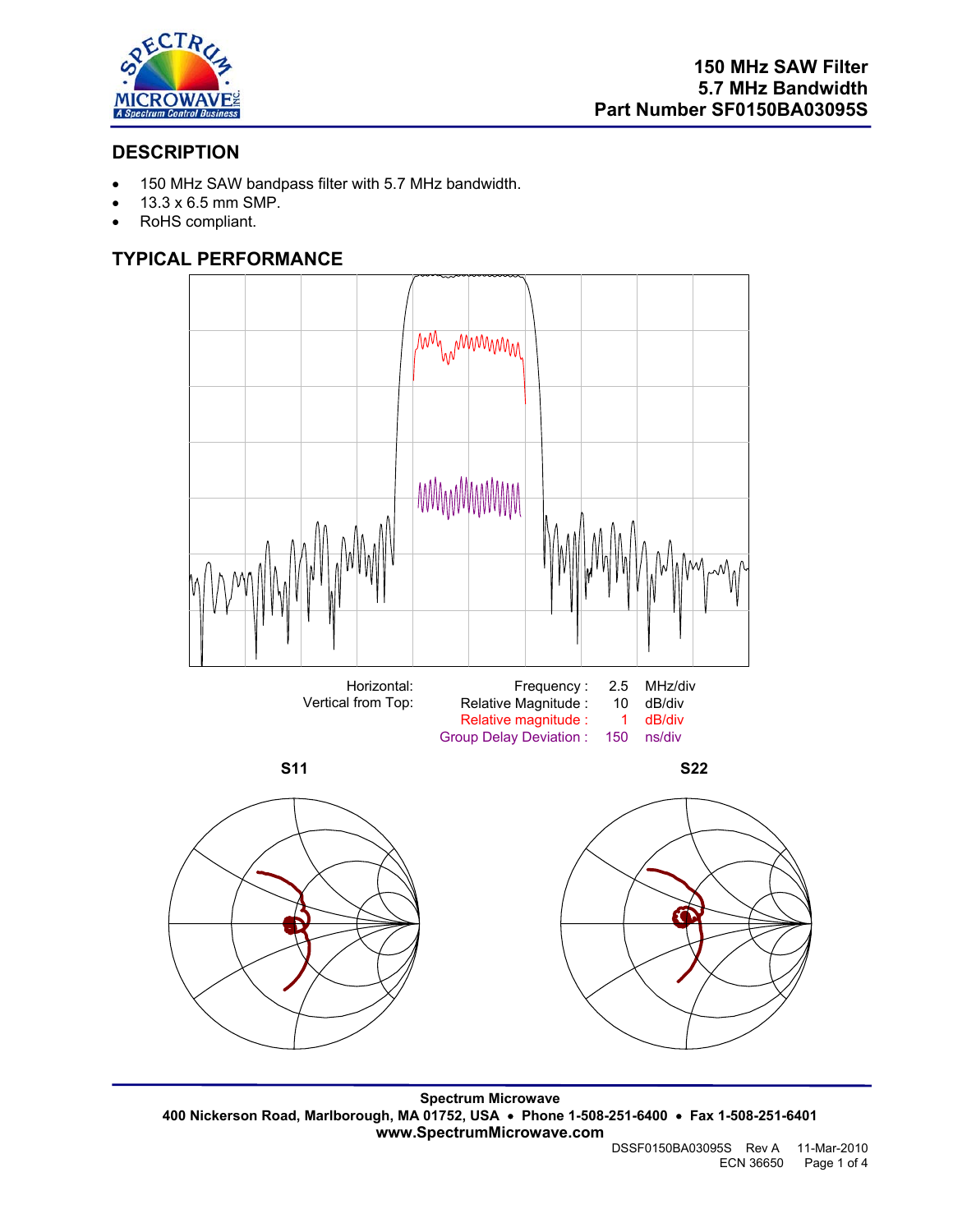

#### **SPECIFICATION**

| Parameter                                                   | Min     |         | <b>Max</b> | <b>Units</b>    |
|-------------------------------------------------------------|---------|---------|------------|-----------------|
| Center Frequency $(F_c)^2$                                  | 149.875 | 150.025 | 150.175    | <b>MHz</b>      |
| Insertion Loss <sup>4</sup>                                 |         | 19.3    | 21         | dВ              |
| 1 dB Bandwidth $3$                                          | 5.7     | 5.95    |            | <b>MHz</b>      |
| 3 dB Bandwidth <sup>3</sup>                                 | 6.1     | 6.42    |            | dВ              |
| 40 dB Bandwidth <sup>3</sup>                                |         | 7.95    | 8.3        | dB              |
| Stopband Rejection (25 to 135 MHz)                          | 45      | 54      |            | dB              |
| Stopband Rejection (165 to 2000 MHz)                        | 45      | 53      |            | dB              |
| Passband Amplitude Variation (Fc+/-2.75 MHz)                |         | 0.67    | 0.8        | $dB$ p-p        |
| Passband Group Delay Variation (Fc+/-2.75 MHz) <sup>5</sup> |         | 115     | 150        | ns p-p          |
| Absolute Delay                                              |         | 1.81    | 2.0        | <b>us</b>       |
| Input and Output Return Loss(Fc+/-2.75 MHz) <sup>5</sup>    |         | 1.3     | 1.8        | :1              |
| Source and Load Impedance                                   |         | 50      |            | Ω               |
| <b>Ambient Temperature</b>                                  |         | 25      |            | $\rm ^{\circ}C$ |

- Notes: 1. All electrical specifications apply over the full operating temperature range and include allowance for all manufacturing tolerance.
	- 2. Defined as the mean of the 10 dB frequencies.
	- 3. dB levels are taken to be relative to the insertion loss.
	- 4. Measured at the maximum level (lowest insertion loss) of the response.
	- 5. When matched as indicated below.

### **MAXIMUM RATINGS**

| <b>Parameter</b>                   | <b>Min</b>               | <b>Max</b> | Units        |  |
|------------------------------------|--------------------------|------------|--------------|--|
| Storage Temperature Range          | $-45$                    | 85         | °С           |  |
| <b>Operating Temperature Range</b> | $-10$                    | 50         | $^{\circ}$ C |  |
| Input Power Level                  |                          | 20         | dBm          |  |
| D.C. Voltage between Each Terminal |                          | 15         |              |  |
| <b>ESD Level</b>                   | Human Body Model: 1000 V |            |              |  |
|                                    | Machine Model: 200 V     |            |              |  |

#### **MATCHING CIRCUIT**



Notes:

- 1. Required component tolerances: resistors +/-5%, inductors +/-2%, capacitors +/-5%
- 2. Component values shown are for guidance only and may change depending on board layout.

**Spectrum Microwave 400 Nickerson Road, Marlborough, MA 01752, USA** • **Phone 1-508-251-6400** • **Fax 1-508-251-6401 www.SpectrumMicrowave.com**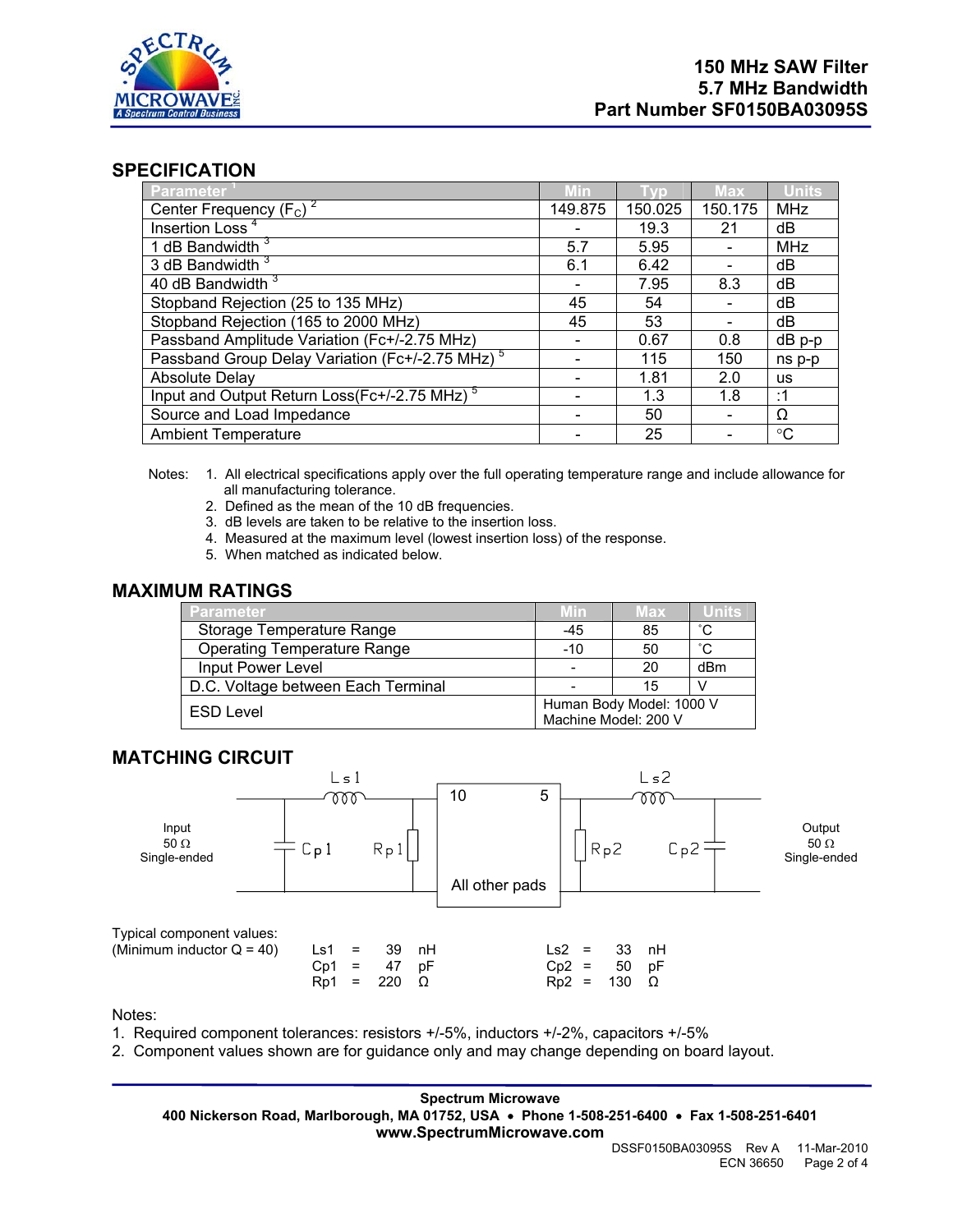

### **PACKAGE OUTLINE SUGGESTED FOOTPRINT**





**Units:** mm

Tolerances are ±0.15 mm except for the overall length and width, which are nominal values.

#### **Pad Configuration:**

| Input:  | --<br>10        |
|---------|-----------------|
| Output: | 5               |
| Ground: | 1,2,3,4,6,7,8,9 |

Package Material: Body: *Al2O3* ceramic Lid: *Kovar, Ni* plated Terminations: *Au* plating 1 µm min, over a 1.3-8.9 µm *Ni* plating